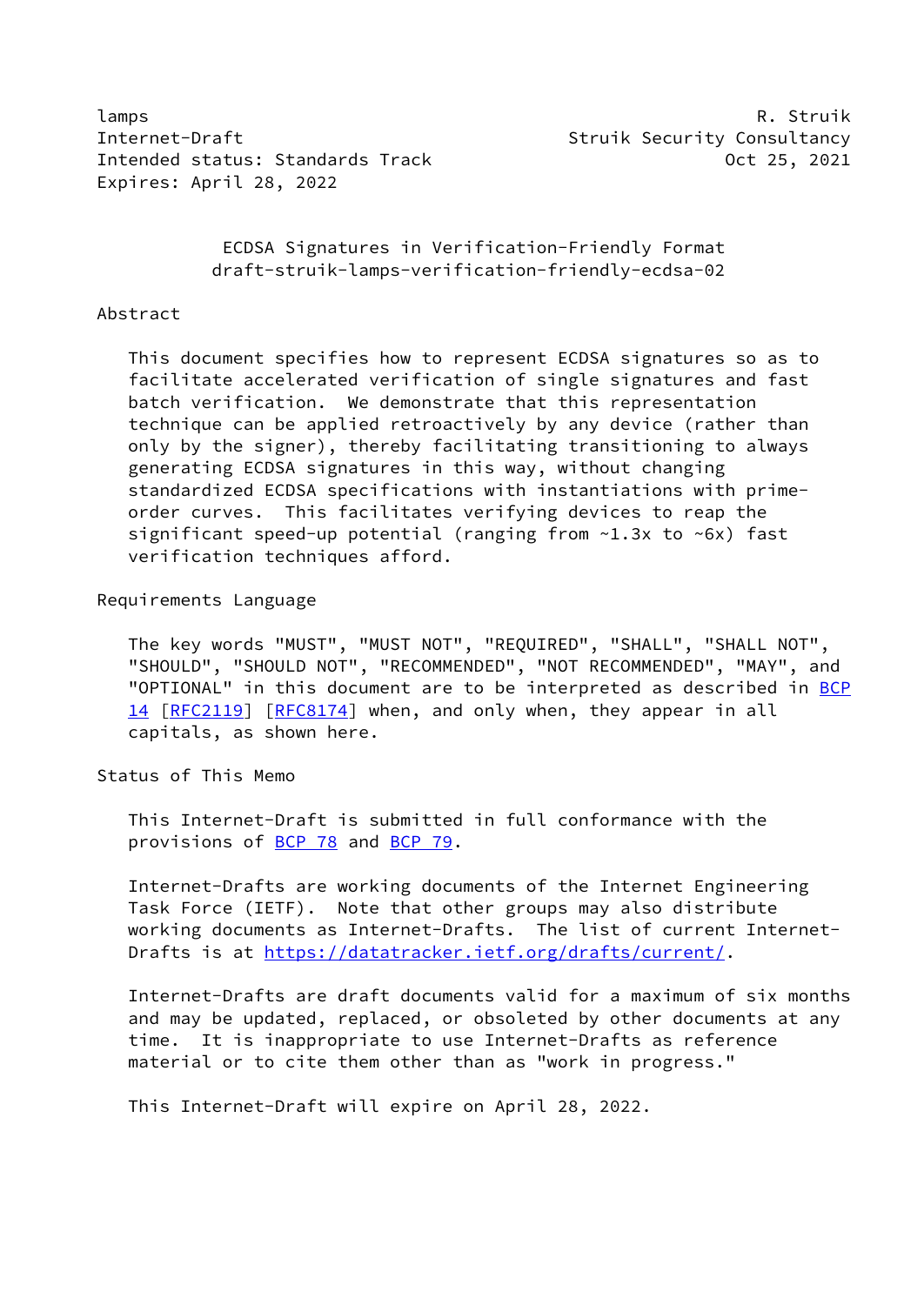# <span id="page-1-1"></span>Internet-Draft fast-verification-with-ecdsa Oct 2021

### Copyright Notice

 Copyright (c) 2021 IETF Trust and the persons identified as the document authors. All rights reserved.

This document is subject to **[BCP 78](https://datatracker.ietf.org/doc/pdf/bcp78)** and the IETF Trust's Legal Provisions Relating to IETF Documents [\(https://trustee.ietf.org/license-info](https://trustee.ietf.org/license-info)) in effect on the date of publication of this document. Please review these documents carefully, as they describe your rights and restrictions with respect to this document. Code Components extracted from this document must include Simplified BSD License text as described in Section 4.e of the Trust Legal Provisions and are provided without warranty as described in the Simplified BSD License.

## Table of Contents

|                  | Fostering Fast Verification with ECDSA $\dots \dots \dots$ | $\overline{\phantom{0}}$ 2 |
|------------------|------------------------------------------------------------|----------------------------|
| 2.               | Review of ECDSA and ECDSA*                                 | $\overline{3}$             |
| 3.               | Signature Verification with ECDSA and ECDSA*               | $\overline{4}$             |
| $\overline{4}$ . | Transitionary Considerations                               | $\overline{5}$             |
| 5.               |                                                            | 6                          |
| 6.               | Informal Comparison with Speed-ups for EdDSA Signatures    | $\overline{1}$             |
| 7.               |                                                            | $\overline{1}$             |
| 8.               |                                                            | $\overline{1}$             |
| 9.               |                                                            | 8                          |
|                  | 9.1. OIDs for Use with PKIX and CMS                        | 8                          |
|                  | $9.2$ . Algorithm Id for ECDSA* with OpenPGP               | $\overline{9}$             |
|                  | 9.3.                                                       | 9                          |
|                  |                                                            | 10                         |
|                  |                                                            | 10                         |
|                  | Normative References<br>11.1.                              | 10                         |
|                  | 11.2. Informative References                               | 11                         |
|                  | Author's Address                                           | $\frac{12}{1}$             |
|                  |                                                            |                            |

### <span id="page-1-0"></span> $\underline{1}$  $\underline{1}$  $\underline{1}$ . Fostering Fast Verification with ECDSA

 ECDSA is one of the most widely used elliptic-curve digital signature algorithms. It has been standardized in FIPS Pub 186-4, ANSI X9.62, BSI, SECG, and IETF, and is widely deployed by a plethora of internet protocols specified by the Internet Engineering Task Force (IETF), with industry specifications in the areas of machine-to-machine communication, such as ZigBee, ISA, and Thread, with wireless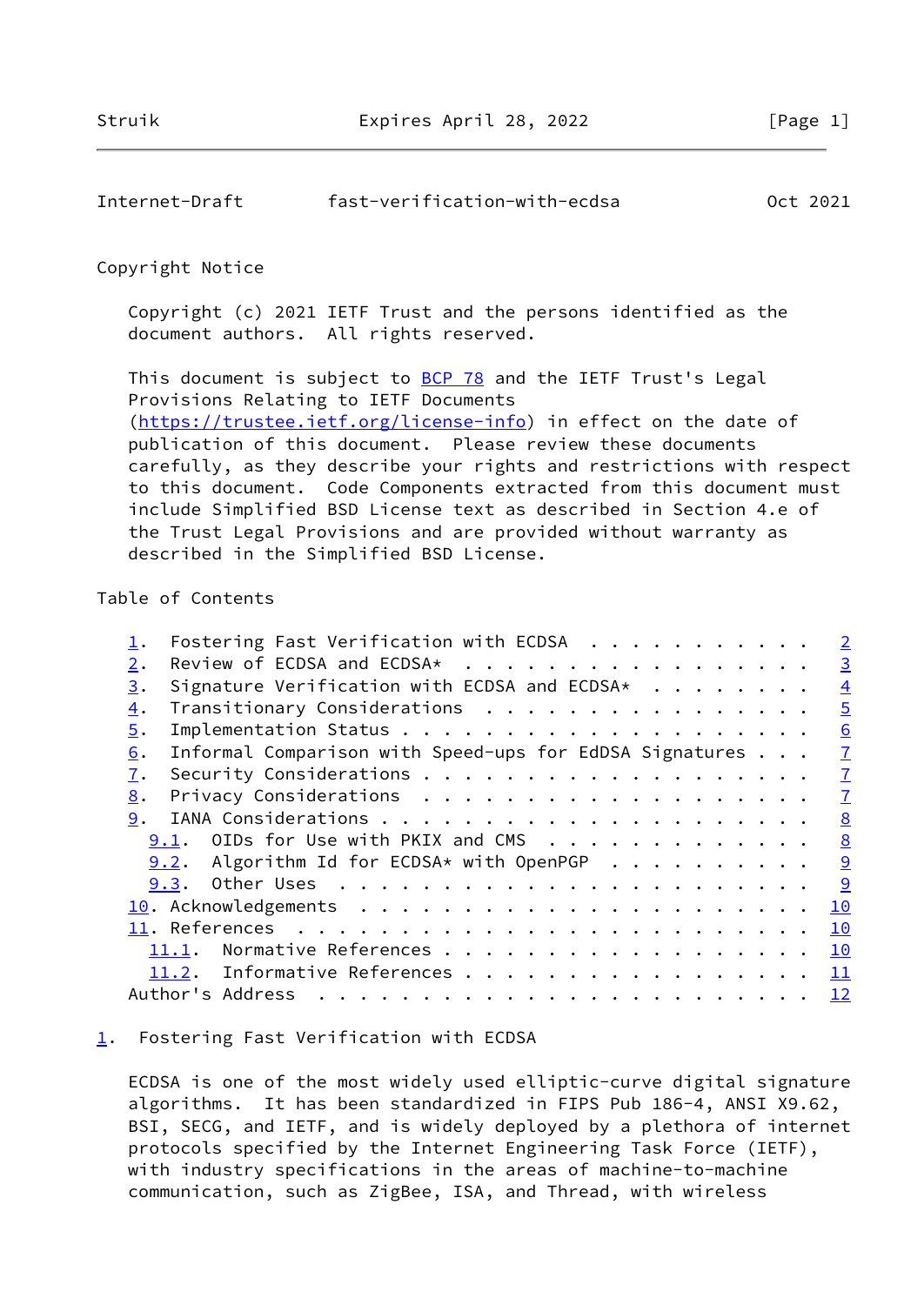communication protocols, such as IEEE 802.11, with payment protocols, such as EMV, with vehicle-to-vehicle (V2V) specifications, as well as with electronic travel documents and other specifications developed under a more stringent regulatory oversight regime, such as, e.g., ICAO and PIV. ECDSA is the only elliptic-curve based signature

Struik Expires April 28, 2022 [Page 2]

<span id="page-2-1"></span>Internet-Draft fast-verification-with-ecdsa Oct 2021

 scheme endorsed by regulatory bodies in both the United States and the European Union.

 While methods for accelerated verification of ECDSA signatures and for combining this with key computations have been known for over 1 1/2 decade (see, e.g., [\[SAC2005](#page-12-2)] and [\[SAC2010](#page-12-3)]), these have been commonly described in technical papers in terms of ECDSA\*, a slightly modified version of ECDSA, where their use with standardized ECDSA seems less well known. It is the purpose of this document to bridge this gap and describe how ECDSA signatures can be easily generated to facilitate more efficient verification, without failing. We emphasize that this does not require changes to standardized specifications of ECDSA instantiated with prime-order curves, thereby allowing reuse of existing standards and easy integration with existing implementations. We exemplify this for ECDSA certificates.

<span id="page-2-0"></span>[2](#page-2-0). Review of ECDSA and ECDSA\*

 In this section, we summarize the properties of the signature scheme ECDSA and of the modified signature scheme ECDSA\* that are relevant for our exposition (for more details, see, e.g., Appendix Q of [\[I-D.ietf-lwig-curve-representations](#page-10-4)]). The signature schemes are defined in terms of a suitable elliptic curve E, hash function H, and several representation functions, where n is the (prime) order of the base point G of this curve, and where E is an elliptic curve in short-Weierstrass form. For full details, we refer to the relevant standards.

 With the ECDSA signature scheme, the signature over a message m provided by a signing entity with static private key d is an ordered pair  $(r,s)$  of integers in the interval  $[1,n-1]$ , where the value r is derived from a so-called ephemeral signing key R:=k\*G generated by the signer via a fixed public conversion function and where the value s is a function of the ephemeral private key k, the static private key d, the value r and the value e derived from message m via hash function H and representation hereof in the interval  $[0,n-1]$ . (More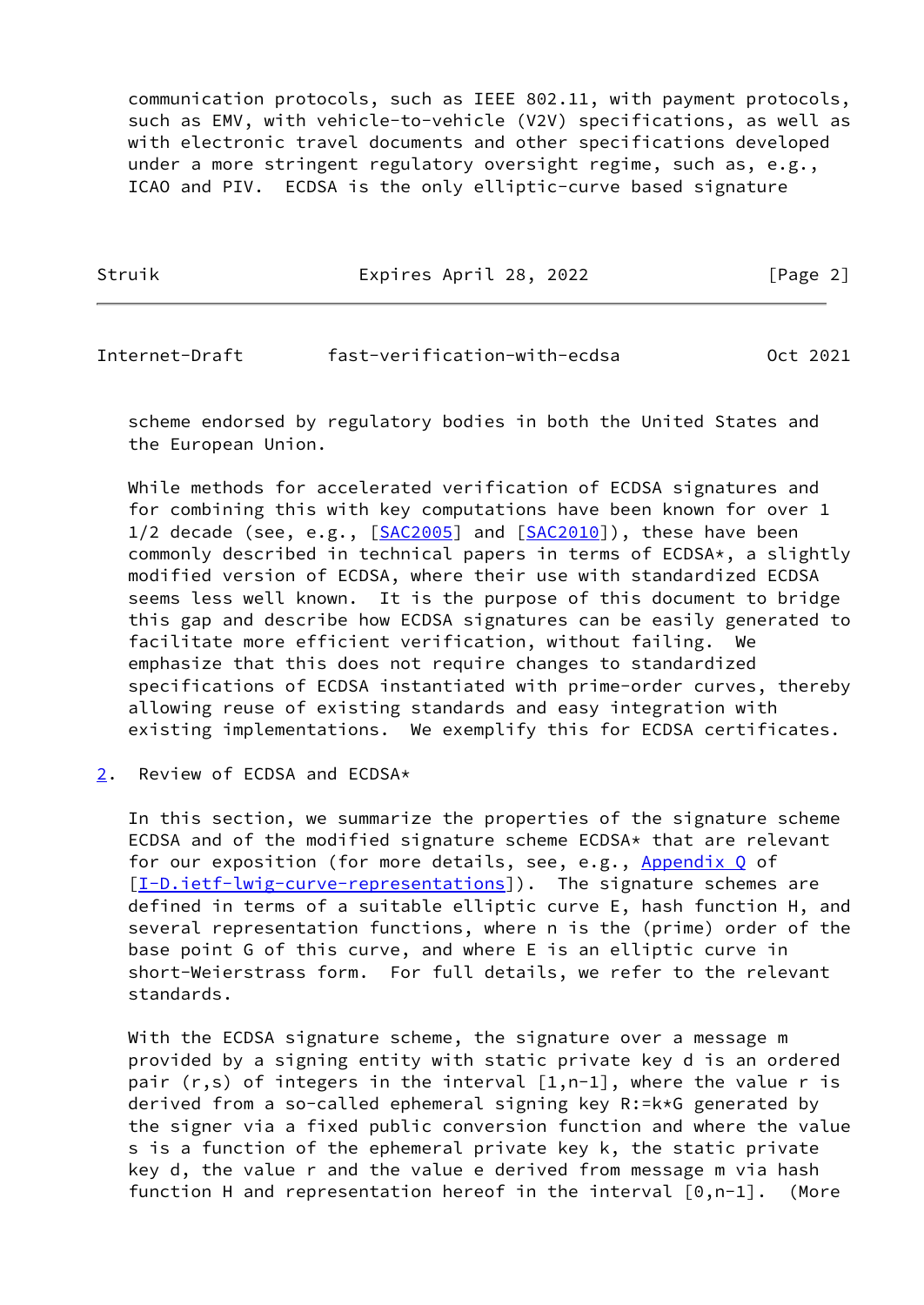specifically, one has e=s\*k-d\*r (mod n), where r is a function of the x-coordinate of R.) A signature (r,s) over message m purportedly signed by an entity with public key  $Q:=d*G$  is accepted if  $Q$  is indeed a valid public key, if both signature components r and s are integers in the interval [1,n-1] and if the reconstructed value R' derived from the purported signature, message, and public key yields r, via the same fixed conversion function as used during the signing operation. (More specifically, one computes  $R':=(1/s)*(e*G+r*Q)$  and checks that r is the same function of the x-coordinate of  $R'.$ )

With the ECDSA\* signature scheme, one follows the same signing operation, except that one outputs as signature the ordered pair

Struik Expires April 28, 2022 [Page 3]

<span id="page-3-1"></span>Internet-Draft fast-verification-with-ecdsa Oct 2021

 $(R,s)$ , rather than the pair  $(r,s)$ , where R is the ephemeral signing key; one accepts a signature (R,s) over message m purportedly signed by an entity with public key Q by first computing the value r derived from signature component R via the conversion function, checking that Q is indeed a valid public key and that both r and s are integers in the interval  $[1,n-1]$ , computing  $R':=(1/s)*(e*G+r*Q)$  and checking whether, indeed, R'=R.

 It is known that ECDSA signatures and the corresponding ECDSA\* signatures have the same success/failure conditions (i.e., ECDSA and ECDSA\* are equally secure): if  $(r, s)$  is a valid ECDSA signature for message m purportedly signed by an entity with public key Q, then  $(R', s)$  is a valid corresponding ECDSA\* signature, where  $R':=(1/2)$ s)( $e*G+r*Q$ ) is a point for which the conversion function yields r. Conversely, if (R,s) is a valid ECDSA\* signature for message m purportedly signed by an entity with public key  $Q$ , then  $(r, s)$  is a valid corresponding ECDSA signature, where r is obtained from R via the conversion function.

 It is well-known that if an ECDSA signature (r,s) is valid for a particular message m and public key  $Q$ , then so is  $(r, -s)$  -- the socalled malleability  $--$  and that, similarly, if an ECDSA\* signature  $(R, s)$  is valid, then so is  $(-R, -s)$ , where this relies on the fact that the conversion function only depends on the x-coordinate of R.

<span id="page-3-0"></span>[3](#page-3-0). Signature Verification with ECDSA and ECDSA\*

 In this section, we more closely scrutinize ECDSA and ECDSA\* verification processes.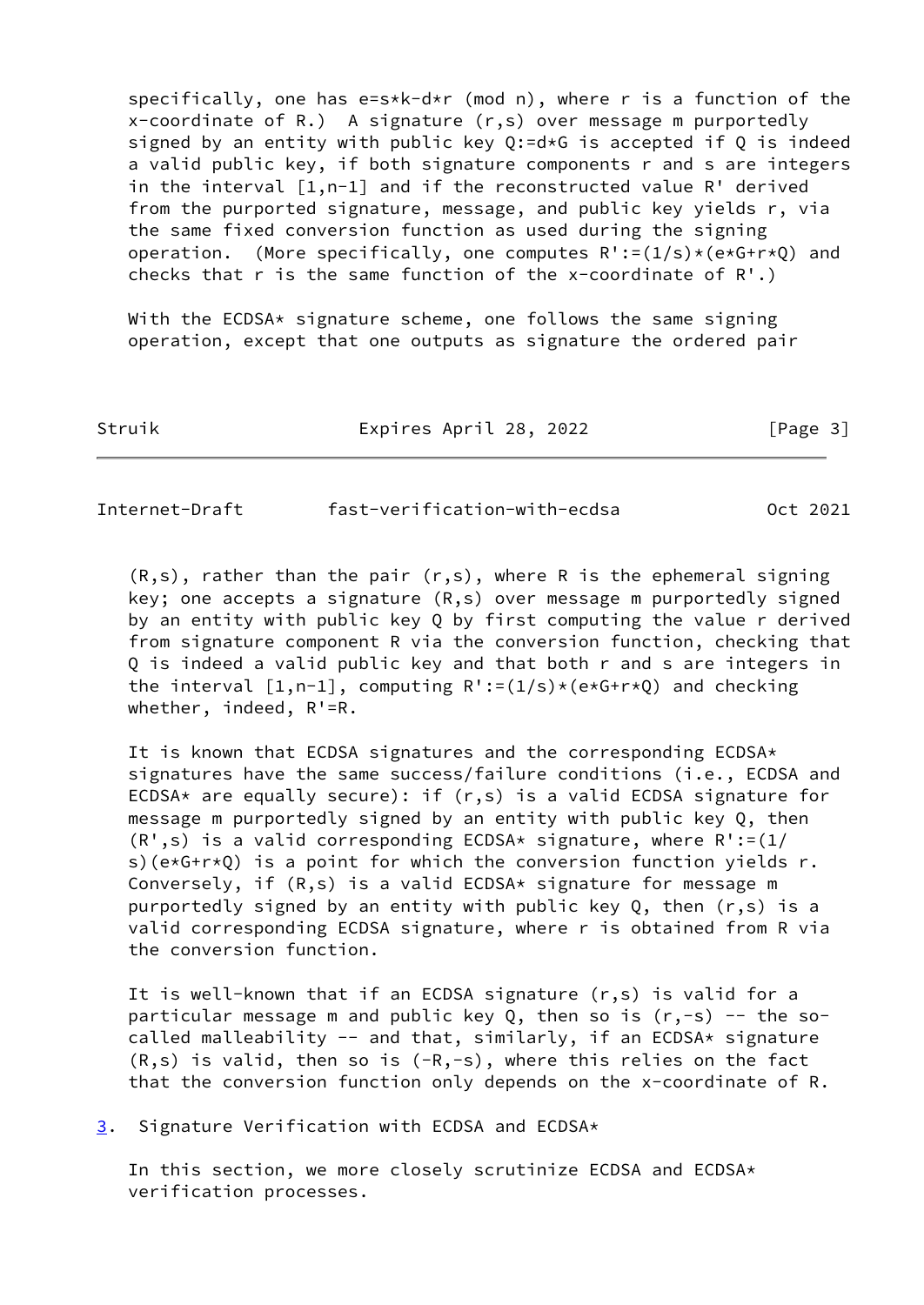With ECDSA\*, signature verification primarily involves checking an elliptic curve equation, viz. checking whether  $R = (1/s) * (e * G + r * Q)$ , which lends itself to accelerated signature verification techniques and the ability to use batch verification techniques, with significant potential for accelerated verification (with ~1.3x and up and ~6x speed-up potential, respectively). Here, speed-ups are due to the availability of the point R, which effectively allows checking an equation of the form  $-s R + (e*G+r*Q)=0$  instead (where 0 is the identity element of the curve). Similarly to the case with EdDSA [\[RFC8032](https://datatracker.ietf.org/doc/pdf/rfc8032)] (which natively represents the ephemeral signing key R as part of the signature), this offers the potential for batch verification, by checking a randomized linear combination of this equation instead (thereby sharing the so-called point doubling operations amongst all individual verifications and, potentially, sharing scalars for signers of more than one message). In the case of single verifications, efficient tricks allow reducing the bit-size of the scalars involved in evaluating this expression (thereby effectively halving the required point doubling operations).

Struik Expires April 28, 2022 [Page 4]

<span id="page-4-0"></span>Internet-Draft fast-verification-with-ecdsa Oct 2021

 With ECDSA itself, these techniques are generally not available, since one cannot uniquely (and efficiently) reconstruct R from r: both R and -R yield the same r value. If the conversion function only has two pre-images, though, one can use malleability to remove ambiguity altogether.

The modified ECDSA signing procedure is as follows:

- a. Generate ECDSA signature (r,s) of message m;
- b. If the ephemeral signing key R has odd parity of the y-coordinate, change (r,s) to (r,-s).

 Note that this modified signing procedure removes the ambiguity in the reconstruction of R from r if the conversion function would otherwise only have two preimages, since R and -R have different parity of the y-coordinate. In practice, this is the case for all prime-order curves, including the NIST prime curves P-256, P-384, P-521, all standardized Brainpool curves, and, e.g., the "BitCoin" curve secp256k1. (This follows from the observation that, for prime order curves, r generally uniquely represents the x-coordinate of R.)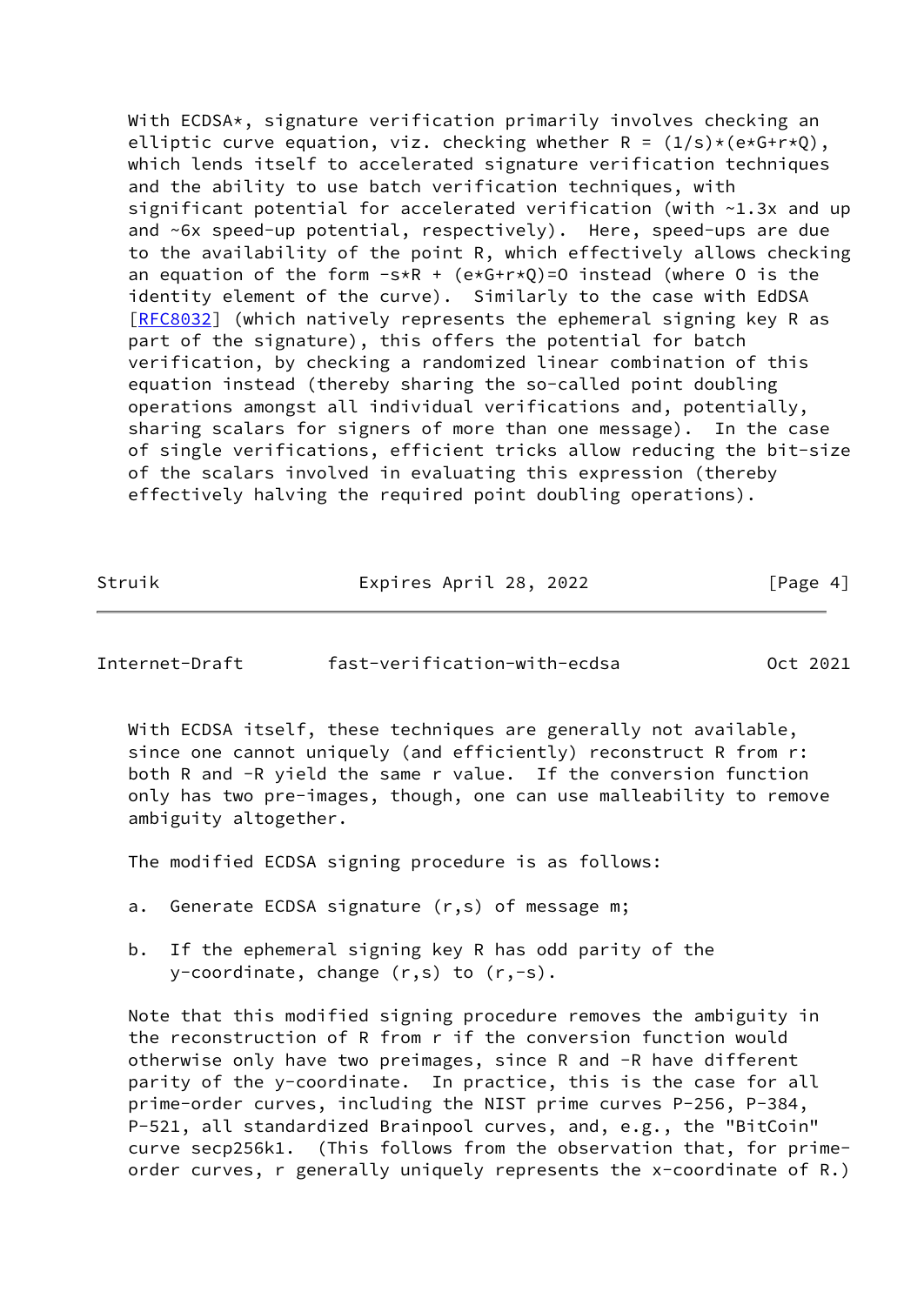NOTE: With ECDSA, any party (not just the signer) can recompute the ephemeral signing key R' from a valid signature, since R':=(1/ s)( $e*G+r*Q$ ). In particular, any party can retroactively put the ECDSA signature in the required form above, thereby allowing subsequent unique reconstruction of the R value from r by verifying entities that know this modified signing procedure was indeed followed (again, subject to the assumption that r would only have two preimages otherwise, as is generally the case with prime-order curves).

 One can extend this technique to also apply to curves that have a small co-factor h, e.g., h=4 or h=8 (rather than h=1, as is the case with prime-order curves). This extension is out of scope for the current document.

<span id="page-5-0"></span>[4](#page-5-0). Transitionary Considerations

 The modified signing procedure described in [Section 3](#page-3-0) facilitates the use of accelerated ECDSA verification techniques by devices that wish to do so, provided these know that this modified signing procedure was indeed followed. This can be realized explicitly via a new "fast-verification-friendly" label (e.g., OID) indicating that this was indeed the case. This has the following consequences:

 a. New device: accept both old and new label and apply speed-ups with new label if possible (and desired);

| Struik | Expires April 28, 2022 | [Page 5] |
|--------|------------------------|----------|
|        |                        |          |

<span id="page-5-1"></span>

| Internet-Draft | fast-verification-with-ecdsa | Oct 2021 |
|----------------|------------------------------|----------|
|----------------|------------------------------|----------|

 b. Old device: implement flimsy parser that replaces new label by old label and proceed as with traditional ECDSA verification.

 Note that this parser "label replacement" step is a public operation, so any interface can implement this step.

 A label can also be realized implicitly (e.g., by stipulating the modified signing procedure in protocol specifications that use ECDSA signatures), where the benefit of not having to introduce a new label explicitly should be weighed against potential disadvantages of implicit labels, such as requiring extra care with specification work to avoid confusion and the likely need to reintroduce an explicit label if ECDSA signatures are processed outside the original context (e.g., using a generic crypographic token).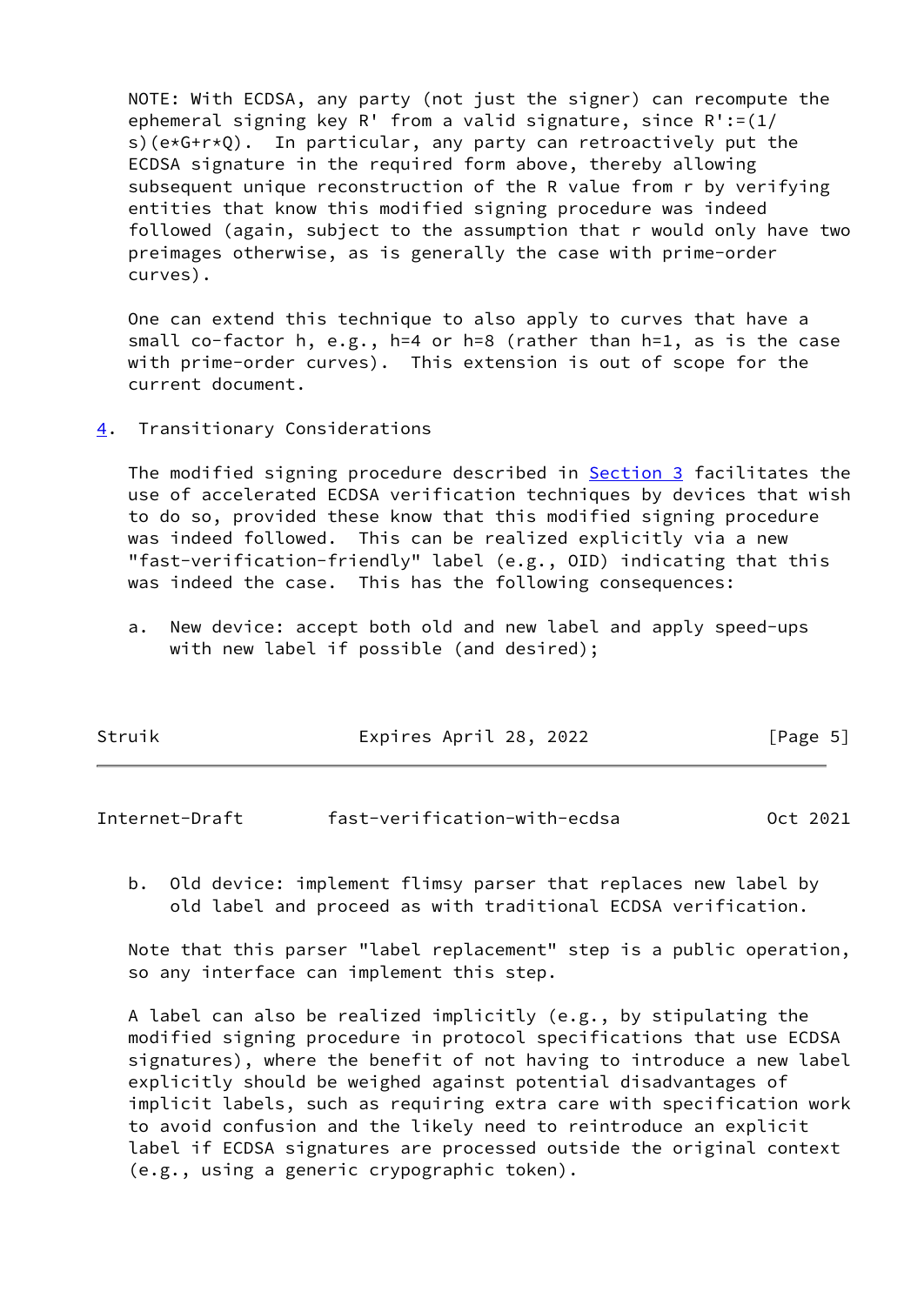As suggested before, any device can implement the modified ECDSA signing procedure retroactively, so one could conceivably implement this once for all existing ECDSA signatures and only use "new" labels once this task has been completed (i.e., old labels could be mothballed from then on).

 NOTE: the above labeling procedures assume that old and new labels are not part of the message to be signed. If they are, one may not be able to mothball old labels. In this case, signing devices should always use the old label during ECDSA signing and only change this to the corresponding new label afterwards, whereby verifying devices always replace the new label (since simply a pseudonym) by the corresponding old label before processing the ECDSA signature. This ensures that the signature semantics are not impacted and that old devices' ECDSA verification implementations (after reinstating old labels) work as is, while still being able to flag verification friendly ECDSA signature formatting.

<span id="page-6-0"></span>[5](#page-6-0). Implementation Status

 [Note to the RFC Editor] Please remove this entire section before publication, as well as the reference to [\[RFC7942](https://datatracker.ietf.org/doc/pdf/rfc7942)].

 The ECDSA\* signature scheme has been implemented in V2V specifications  $[P1609.2]$  $[P1609.2]$ , where ECDSA is used with the NIST curves P-224 and P-256.

 The so-called "Smart Health" framework (FHIR, HL7) uses JSON Web Signatures, where signed credentials use ECDSA with NIST curve P-256 and SHA-256 (ES256). This framework is rolled out for exchanging healthcare-related credentials in the USA and is also considered in many contexts where Covid vaccination proof is required for travel (e.g., with the IATA Health Pass, NY State Excelsior Pass, QR-code

| Struik | Expires April 28, 2022 | [Page 6] |
|--------|------------------------|----------|
|        |                        |          |

<span id="page-6-2"></span>Internet-Draft fast-verification-with-ecdsa Oct 2021

 based vaccination records in several Canadian provinces). The EU covid certificate also uses ECDSA-based digital signatures. All these applications could benefit from speedier verification, esp. in mass gathering settings, where this draft simply enables this functionality, both in single verification and batch verification setting.

<span id="page-6-1"></span>[6](#page-6-1). Informal Comparison with Speed-ups for EdDSA Signatures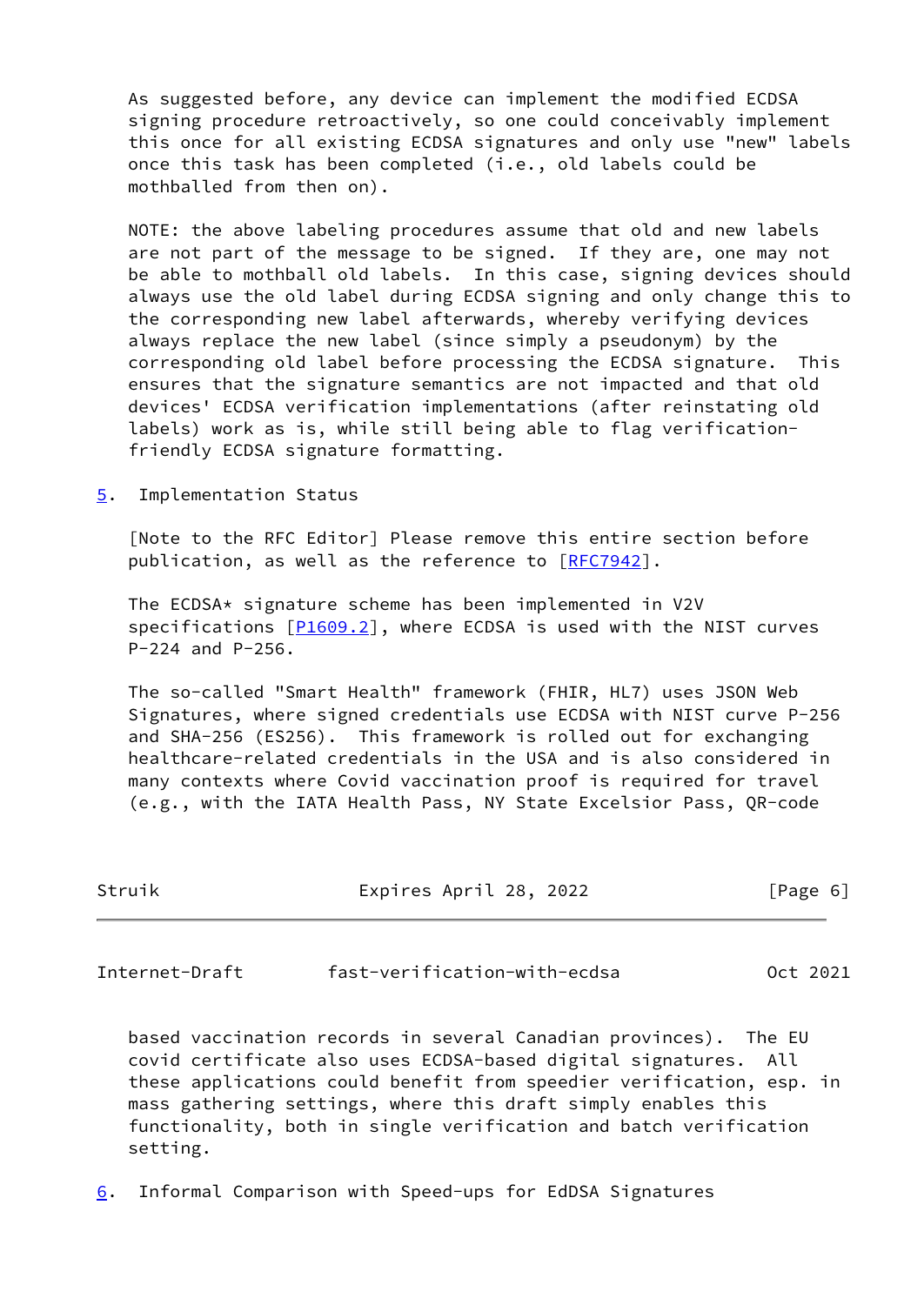The main message of this draft is as follows (no crypto required, except believing that the third step below works):

- a. EdDSA [[RFC8032](https://datatracker.ietf.org/doc/pdf/rfc8032)] does allow speedy signature verification and batch verification, since the signature is (R,s), i.e., it represents the ephemeral signing key R as part of the signature;
- b. With ECDSA, the signature is (r,s), where r is derived from the signing key R (essentially, r is the x-coordinate of R if the curve has co-factor h=1). However, generally, one cannot go back and get  $(r,s)$  -->  $(R,s)$ , at least not efficiently;
- c. If one uses the modified ECDSA signing procedure of **Section 3**, one can, though, thereby allowing similar accelerations (30% and up) for signature verification as EdDSA does. This can be viewed as "point compression" (since it determines which of R and -R apply);
- d. The rest is detail, where the ideas underlying the speed-ups informally described in [Section 3](#page-3-0) are described in detail in the papers [[SAC2005\]](#page-12-2) and [\[SAC2010](#page-12-3)].
- <span id="page-7-0"></span>[7](#page-7-0). Security Considerations

 The signature representation change described in this document is publicly known and, therefore, does not affect security provisions. Obviously, any adversary could change the signature value in a malicious way, so as to make signature verification fail. This does, however, not extend capabilities the adversary already had.

<span id="page-7-1"></span>[8](#page-7-1). Privacy Considerations

 The signature representation change described in this document is publicly known and, therefore, does not affect privacy provisions.

Struik Expires April 28, 2022 [Page 7]

<span id="page-7-3"></span>Internet-Draft fast-verification-with-ecdsa Oct 2021

<span id="page-7-2"></span>[9](#page-7-2). IANA Considerations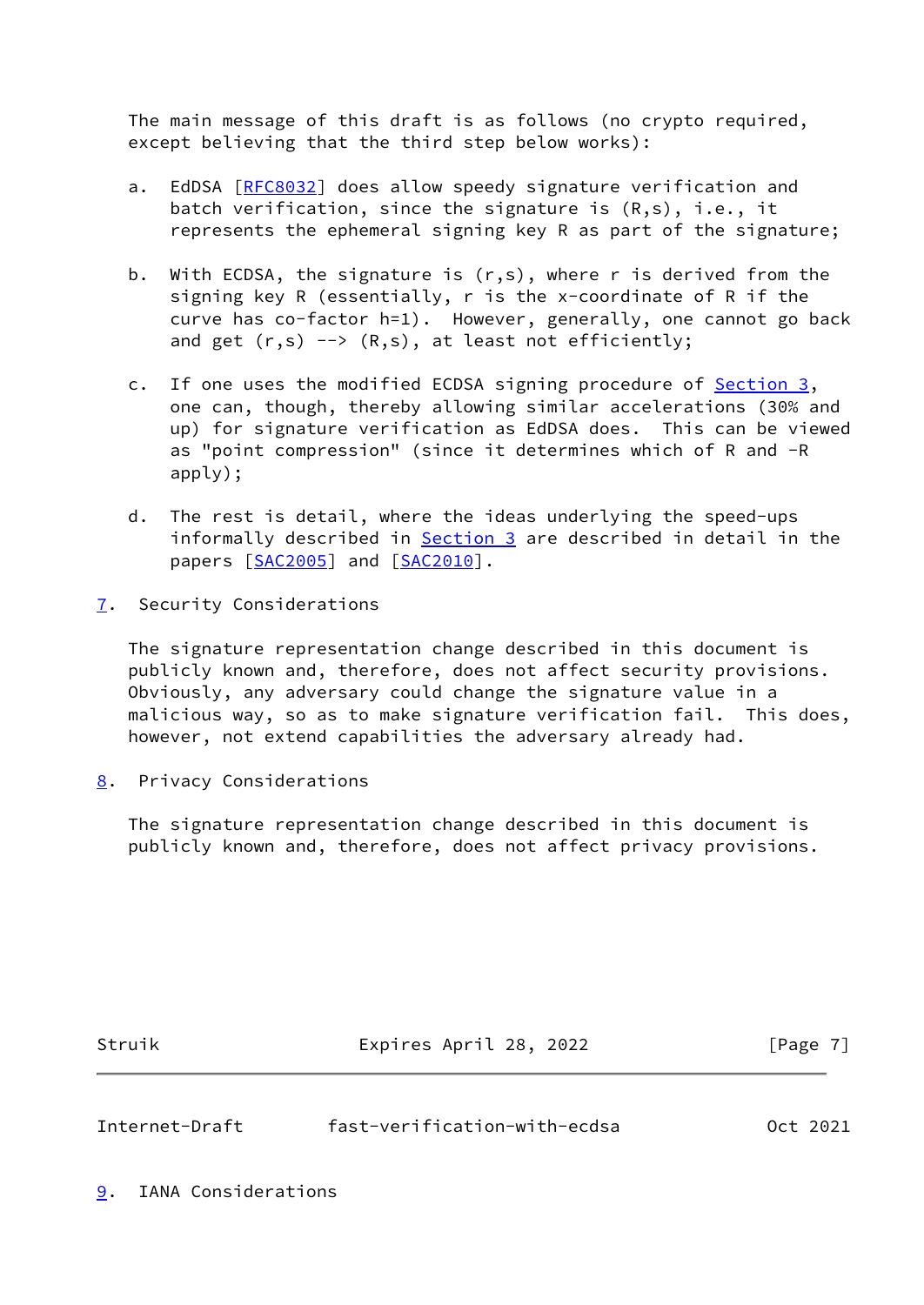This section requests the following IANA code point assignments.

 Editorial Note: the approach below is simply one way of realizing ECDSA\* functionality. Other options to consider include, e.g., introducing a non-critical extension as label, where old devices can simple ignore this. This will be elaborated upon further in next versions of this draft, after feedback.

<span id="page-8-0"></span>[9.1](#page-8-0). OIDs for Use with PKIX and CMS

 This section registers the following object identifiers for the verification-friendly version of ECDSA introduced in this document:

- a. id-ecdsa-star-with-sha256 ::=  ${\text{iso}(1)}$  identified-organization(3) thawte (101) (100) 81};
- b. id-ecdsa-star-with-sha384 ::=  $\{iso(1)$  identified-organization(3) thawte (101) (100) 82};
- c. id-ecdsa-star-with-sha512 ::=  ${\text{fiso}(1)}$  identified-organization(3) thawte (101) (100) 83};
- d. id-ecdsa-star-with-shake128 ::=  ${\text{iso}(1)}$  identifiedorganization(3) thawte (101) (100) 84};
- e. id-ecdsa-star-with-shake256 ::=  ${\text{iso}(1)}$  identifiedorganization(3) thawte (101) (100) 85}.

 Each of these object identifiers indicates the use of ECDSA with the indicated hash function, as the corresponding object identifiers without the "-star-" substring specified in [\[RFC5480](https://datatracker.ietf.org/doc/pdf/rfc5480)] (for ECDSA with SHA2-hash family members) and in [\[RFC8692](https://datatracker.ietf.org/doc/pdf/rfc8692)] (for ECDSA with SHAKE family members) do, where the "-star-" substring simply indicates that the modified signing procedure specified in [Section 3](#page-3-0) of this document was indeed used.

 These new object identifiers are used with PKIX certificates and CMS in the same way as the corresponding object identifiers without the "-star-" substring, except that verifying devices now have the option to implement ECDSA signature verification as if ECDSA\* signatures had been used, since the new object identifiers indicate the modified signing operation was followed, as illustrated in **Section 3** of this document.

As mentioned in **Section 4**, any ECDSA signature with the old object identifier can be changed retroactively to one with the corresponding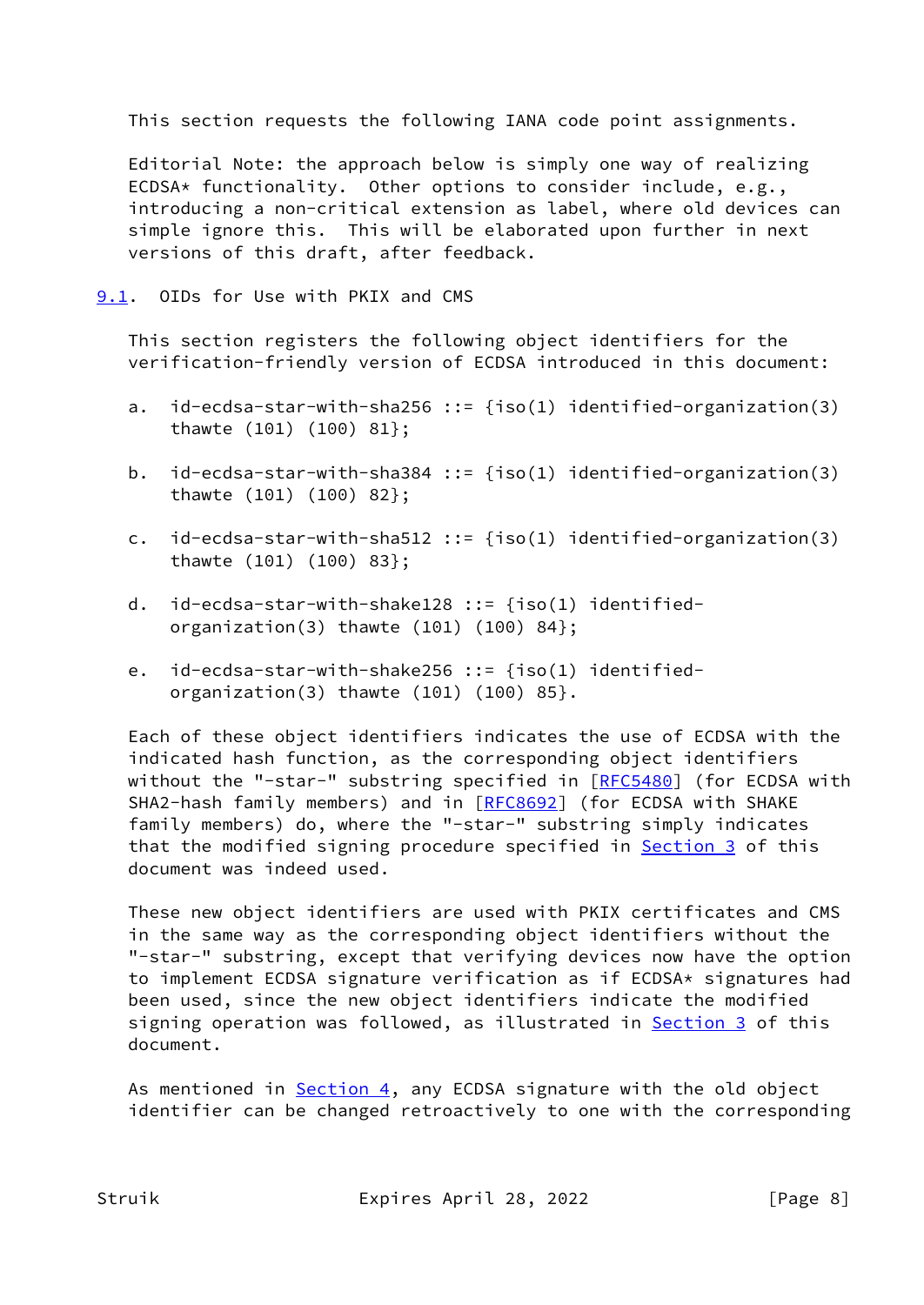<span id="page-9-1"></span> new object identifier, provided one has assurance that the modified ECDSA signing procedure was indeed followed and, conversely, any ECDSA signature with the new object identifier can be changed to one with the corresponding old object identifier, without change in semantics (assuming these object identifiers are not part of the message that is signed).

With [\[RFC5280](https://datatracker.ietf.org/doc/pdf/rfc5280)], the signature algorithm is indicated twice: once as signatureAlgorithm field of the Certificate and once as the Signature field of the sequence tbsCertificate, where the former is not part of the message to be signed, whereas the latter is. Moreover, these two fields are stipulated to be the same (see Sections  $4.1.1.2$  and 4.1.2.3 of [[RFC5280\]](https://datatracker.ietf.org/doc/pdf/rfc5280)). In this case, old and new labels MUST be used as indicated in the NOTE of  $Section 3$ , where the two fields indicating the signature algorithm are always both changed at the same time (thereby, strictly complying with MUST behavior of PKIX that these two fields should be the same).

<span id="page-9-0"></span>[9.2](#page-9-0). Algorithm Id for ECDSA\* with OpenPGP

 This section registers the ECDSA signature scheme with the modified signing procedure of this document as the public-key algorithm ECDSA\* (with ID=25) in Section 9.1 of  $[\underline{I-D.i}etf-openpgp-crypto-refresh]$  by including the following item in Table 15 of that section:

> +-----+------------+ | ID | Algorithm | +-----+------------+ | 25 | ECDSA\* | +-----+------------+

Table 1: Public-Key Algorithm Registry

As before, the provisions of **Section 4** apply.

<span id="page-9-2"></span>[9.3](#page-9-2). Other Uses

As suggested in [Section 4](#page-5-0), any party can retroactively put ECDSA signatures into the verification-friendly format, thereby conceivably allowing this to be done once and for all for all existing ECDSA signatures, no matter the application. In particular, one could apply this to ECDSA-based certificate chains, ECDSA-signed firmware updates, COSE, JOSE, etc., etc. In other words: going forward, never use ECDSA signing, always use ECDSA\* signing.

Note: Appendix 0.3.4 of [\[I-D.ietf-lwig-curve-representations](#page-10-4)] gives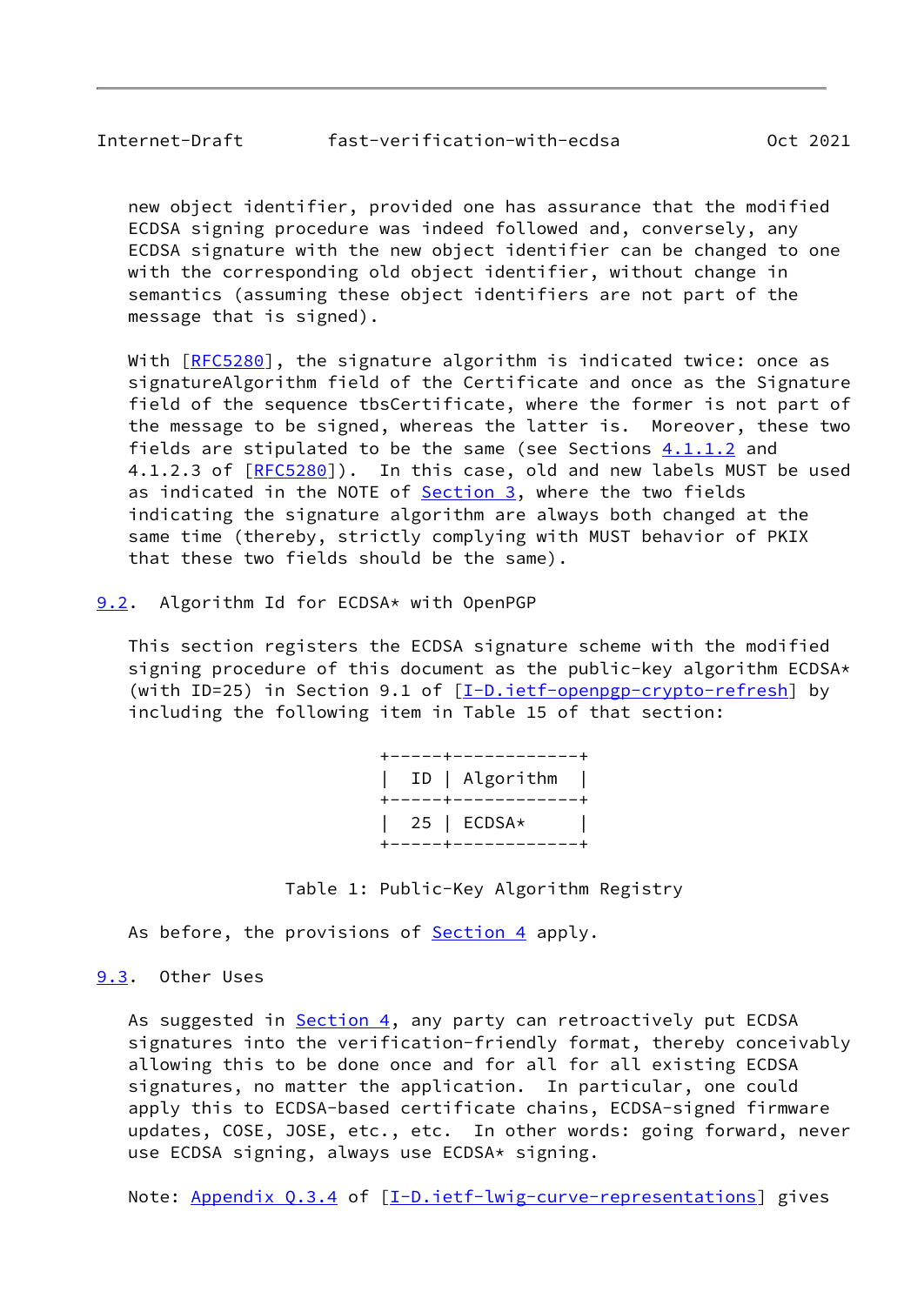an example of how to convert JSON Web Signatures using ECDSA into one using ECDSA\*, simply by picking the alternative representation where

| Struik | Expires April 28, 2022 | [Page 9] |
|--------|------------------------|----------|
|        |                        |          |

<span id="page-10-1"></span>Internet-Draft fast-verification-with-ecdsa Oct 2021

 the ephemeral signing key is of the required form (thereby, guaranteeing uniqueness in practice).

 Similar techniques can be used to put the German ECGDSA signature scheme, the Russian GOST signature scheme, and Chinese SM2 signature in a verification-friendly format, although this cannot be done retroactively without changing the signature format (it requires one extra bit). Further details are left to a future version of this document.

<span id="page-10-0"></span>[10.](#page-10-0) Acknowledgements

 Thanks to Rich Salz for suggesting to informally compare speed-ups with ECDSA\* with those of EdDSA (now in Section  $6$ ).

- <span id="page-10-2"></span>[11.](#page-10-2) References
- <span id="page-10-3"></span>[11.1](#page-10-3). Normative References
	- [FIPS-186-4]

 FIPS 186-4, "Digital Signature Standard (DSS), Federal Information Processing Standards Publication 186-4", US Department of Commerce/National Institute of Standards and Technology, Gaithersburg, MD, July 2013.

<span id="page-10-4"></span> [I-D.ietf-lwig-curve-representations] Struik, R., "Alternative Elliptic Curve Representations", [draft-ietf-lwig-curve-representations-21](https://datatracker.ietf.org/doc/pdf/draft-ietf-lwig-curve-representations-21) (work in progress), June 2021.

<span id="page-10-5"></span> [I-D.ietf-openpgp-crypto-refresh] Koch, W. and P. Wouters, "OpenPGP Message Format", [draft](https://datatracker.ietf.org/doc/pdf/draft-ietf-openpgp-crypto-refresh-04) [ietf-openpgp-crypto-refresh-04](https://datatracker.ietf.org/doc/pdf/draft-ietf-openpgp-crypto-refresh-04) (work in progress), October 2021.

 [RFC2119] Bradner, S., "Key words for use in RFCs to Indicate Requirement Levels", [BCP 14](https://datatracker.ietf.org/doc/pdf/bcp14), [RFC 2119](https://datatracker.ietf.org/doc/pdf/rfc2119), DOI 10.17487/RFC2119, March 1997, <[https://www.rfc-editor.org/info/rfc2119>](https://www.rfc-editor.org/info/rfc2119).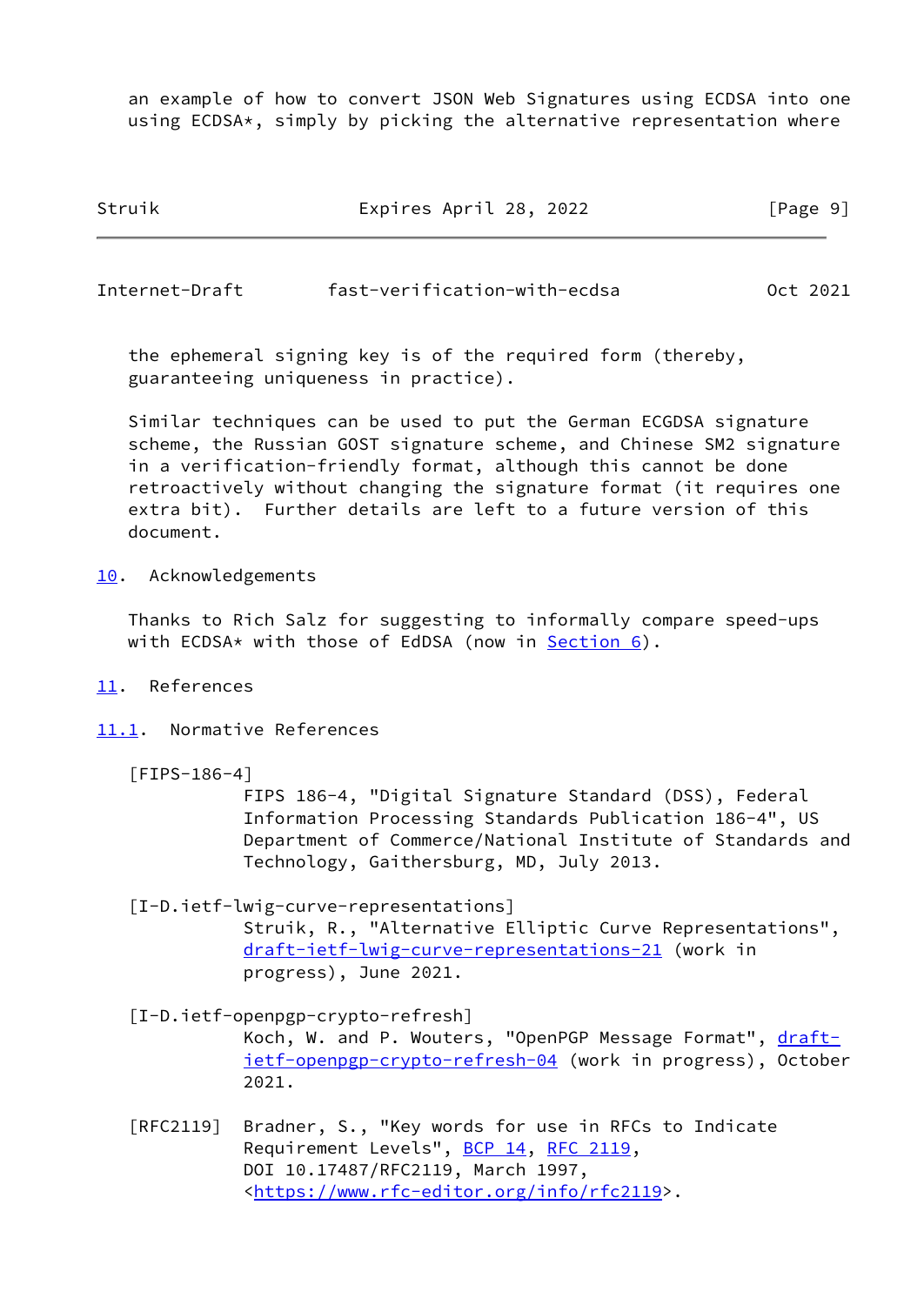[RFC5280] Cooper, D., Santesson, S., Farrell, S., Boeyen, S., Housley, R., and W. Polk, "Internet X.509 Public Key Infrastructure Certificate and Certificate Revocation List (CRL) Profile", [RFC 5280,](https://datatracker.ietf.org/doc/pdf/rfc5280) DOI 10.17487/RFC5280, May 2008, <[https://www.rfc-editor.org/info/rfc5280>](https://www.rfc-editor.org/info/rfc5280).

<span id="page-11-0"></span>

| Struik                           | Expires April 28, 2022                                                                                                                                                                                                                                                 | $\lceil \text{Page 10} \rceil$ |
|----------------------------------|------------------------------------------------------------------------------------------------------------------------------------------------------------------------------------------------------------------------------------------------------------------------|--------------------------------|
| Internet-Draft                   | fast-verification-with-ecdsa                                                                                                                                                                                                                                           | Oct 2021                       |
| [RFC5480]                        | Turner, S., Brown, D., Yiu, K., Housley, R., and T. Polk,<br>"Elliptic Curve Cryptography Subject Public Key<br>Information", RFC 5480, DOI 10.17487/RFC5480, March 2009,<br><https: info="" rfc5480="" www.rfc-editor.org="">.</https:>                               |                                |
| $\lceil$ RFC7515]                | Jones, M., Bradley, J., and N. Sakimura, "JSON Web<br>Signature (JWS)", RFC 7515, DOI 10.17487/RFC7515, May<br>2015, <https: info="" rfc7515="" www.rfc-editor.org="">.</https:>                                                                                       |                                |
| $\lceil$ RFC7942]                | Sheffer, Y. and A. Farrel, "Improving Awareness of Running<br>Code: The Implementation Status Section", BCP 205,<br>RFC 7942, DOI 10.17487/RFC7942, July 2016,<br><https: info="" rfc7942="" www.rfc-editor.org="">.</https:>                                          |                                |
| [RFC8032]                        | Josefsson, S. and I. Liusvaara, "Edwards-Curve Digital<br>Signature Algorithm (EdDSA)", RFC 8032,<br>DOI 10.17487/RFC8032, January 2017,<br><https: info="" rfc8032="" www.rfc-editor.org="">.</https:>                                                                |                                |
| $\lceil \mathsf{RFC8174} \rceil$ | Leiba, B., "Ambiguity of Uppercase vs Lowercase in RFC<br>2119 Key Words", BCP 14, RFC 8174, DOI 10.17487/RFC8174,<br>May 2017, <https: info="" rfc8174="" www.rfc-editor.org="">.</https:>                                                                            |                                |
| [RFC8692]                        | Kampanakis, P. and Q. Dang, "Internet X.509 Public Key<br>Infrastructure: Additional Algorithm Identifiers for<br>RSASSA-PSS and ECDSA Using SHAKEs", RFC 8692,<br>DOI 10.17487/RFC8692, December 2019,<br><https: info="" rfc8692="" www.rfc-editor.org="">.</https:> |                                |
| [SEC1]                           | SEC1, "SEC 1: Elliptic Curve Cryptography, Version 2.0",<br>Standards for Efficient Cryptography, , June 2009.                                                                                                                                                         |                                |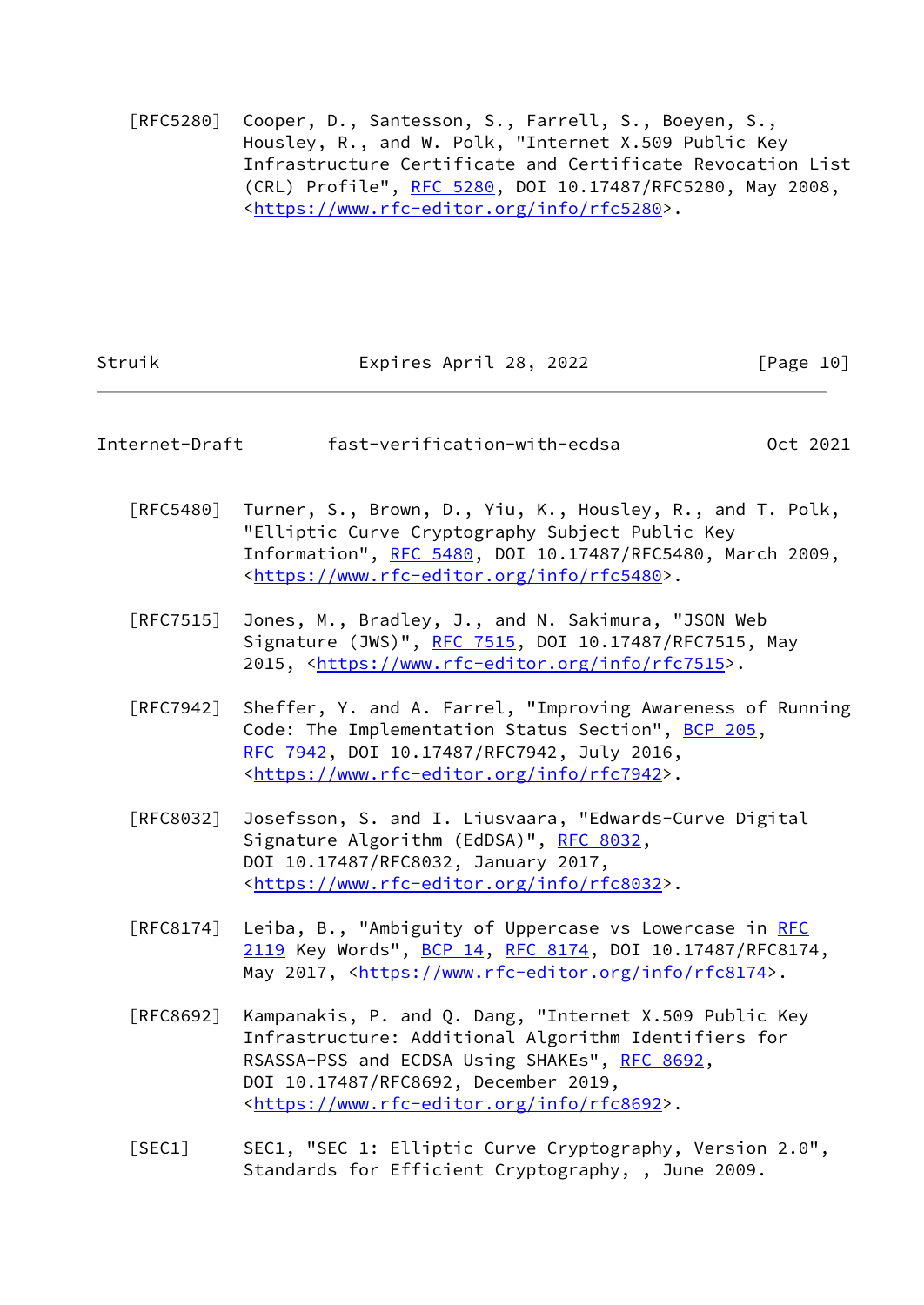- [SEC2] SEC2, "SEC 2: Elliptic Curve Cryptography, Version 2.0", Standards for Efficient Cryptography, , January 2010.
- <span id="page-12-0"></span>[11.2](#page-12-0). Informative References
	- [ECC] I.F. Blake, G. Seroussi, N.P. Smart, "Elliptic Curves in Cryptography", Cambridge University Press, Lecture Notes Series 265, July 1999.
	- [GECC] D. Hankerson, A.J. Menezes, S.A. Vanstone, "Guide to Elliptic Curve Cryptography", New York: Springer-Verlag, 2004.

Struik **Expires April 28, 2022** [Page 11]

- <span id="page-12-4"></span><span id="page-12-2"></span><span id="page-12-1"></span>Internet-Draft fast-verification-with-ecdsa Oct 2021
	- [P1609.2] IEEE 1609.2-2013, "IEEE Standard for Wireless Access in Vehicular Environments-Security Services for Applications and Management Messages", IEEE Vehicular Technology Society, New York: IEEE, 2013.
	- [SAC2005] A. Antipa, D.R. Brown, R. Gallant, R. Lambert, R. Struik, S.A. Vanstone, "Accelerated Verification of ECDSA Signatures", SAC 2005, B. Preneel, S. Tavares, Eds., Lecture Notes in Computer Science, Vol. 3897, pp. 307-318, Berlin: Springer, 2006.
	- [SAC2010] R. Struik, "Batch Computations Revisited: Combining Key Computations and Batch Verifications", SAC 2010, A. Biryukov, G. Gong, D.R. Stinson, Eds., Lecture Notes in Computer Science, Vol. 6544, pp. 130-142, Berlin- Heidelberg: Springer, 2011.

<span id="page-12-3"></span>Author's Address

 Rene Struik Struik Security Consultancy

Email: rstruik.ext@gmail.com